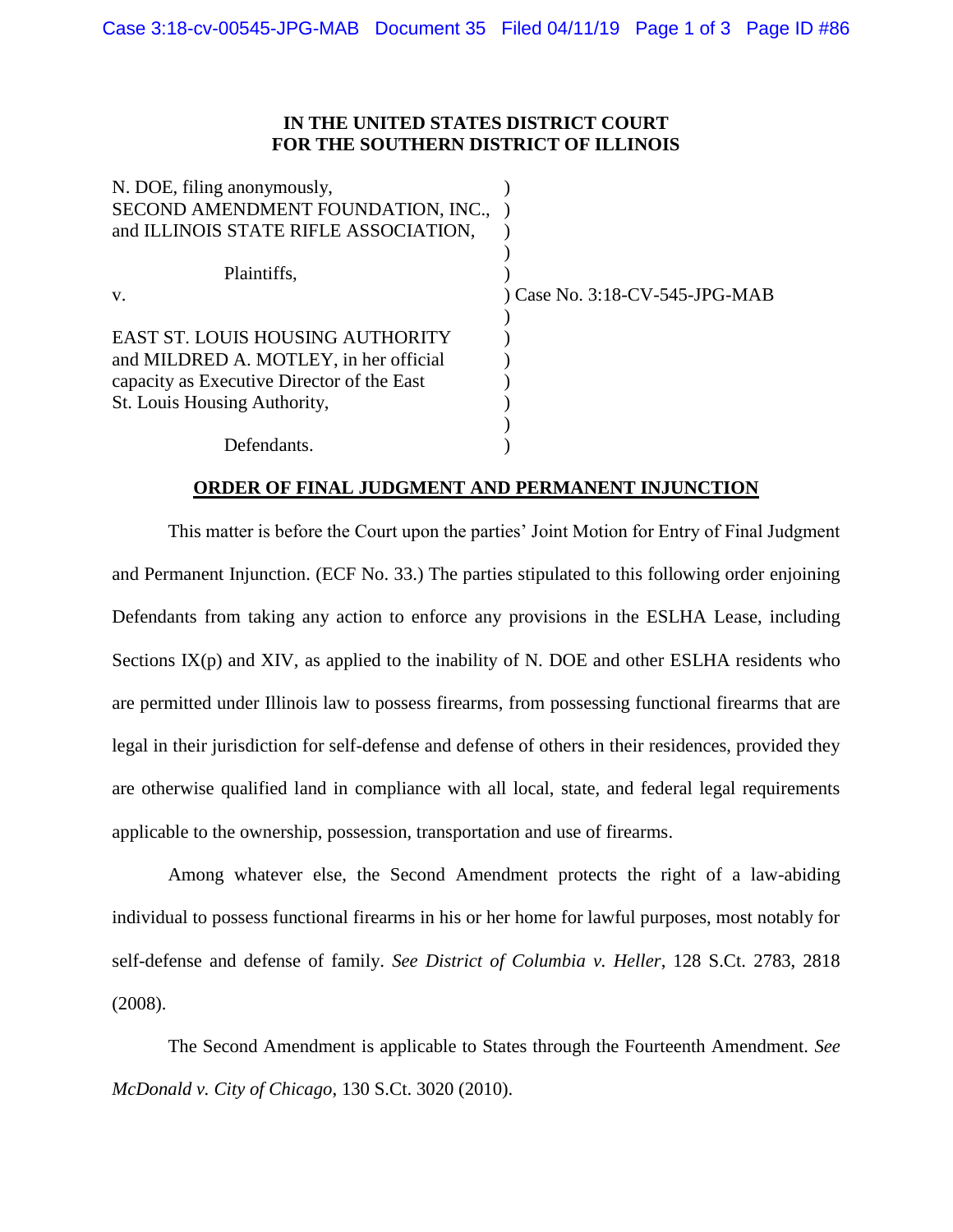The Fourteenth Amendment provides as follows: "Nor shall any State deprive any person of life, liberty, or property, without due process of law; nor deny to any person within its jurisdiction the equal protection of the laws." U.S. Const. amend. XIV.

The Court concludes that the Stipulation should be approved, and judgment should be entered in favor of Plaintiffs. Accordingly,

## **IT IS ORDERED:**

1. Pursuant to Plaintiffs' as-applied Second Amendment and Fourteenth Amendment Due Process and Equal Protection claims, Defendants are permanently enjoined from taking any action to enforce any provisions in the ESLHA Lease, including Sections  $IX(p)$  and  $XIV$ , as applied to the inability of N. DOE and other ESLHA residents from possessing functional firearms that are legal in their jurisdiction for self-defense and defense of others in their residences, provided they are otherwise-qualified and in compliance with all local, state, and federal legal requirements applicable to the ownership, possession, transportation and use of firearms.

2. Upon entry of this final order and permanent injunction, Defendants shall take the necessary steps to strike or amend the challenged sections of the ESLHA Lease, such that the ESLHA will no longer prohibit Plaintiffs, and other ESLHA residents who are otherwise qualified under Illinois law to possess firearms, to possess functional firearms, that are legal in their jurisdiction, in their residences. While the required changes to the ESLHA lease are being drafted and enacted pursuant to any notice and public comment requirements imposed by the Department of Housing and Urban Development and ESLHA regulations, defendants shall not enforce the referenced lease provisions against either Plaintiff or any other above-referenced ESLHA residents.

3. This Order shall have no bearing on any ESLHA rule, regulation or lease provision with respect to the possession of firearms by guests or other non-residents on ESLHA premises.

2